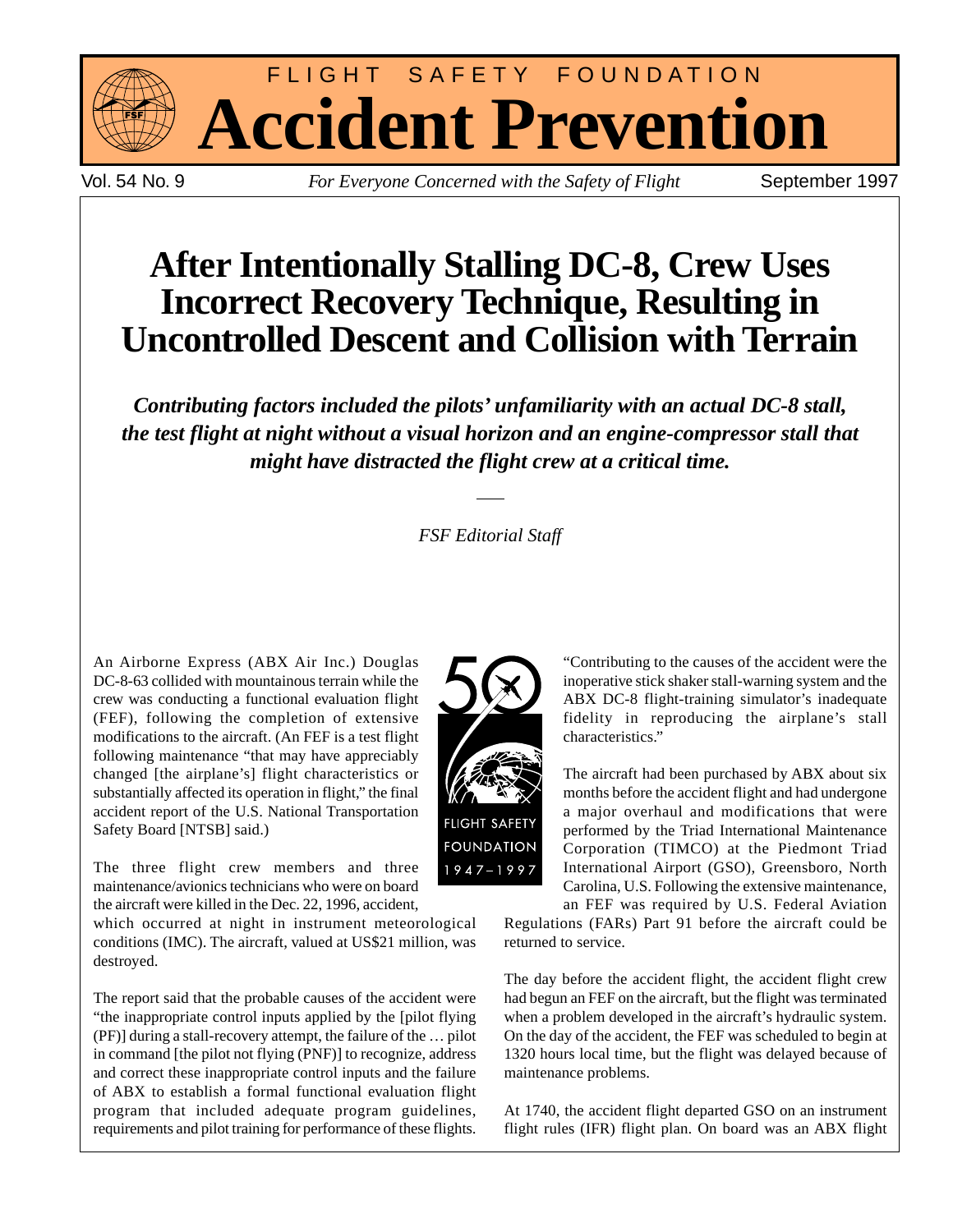

# **Douglas DC-8**

The Douglas DC-8-63, which combines the stretched fuselage of the model 61 with aerodynamic and powerplant improvements, first flew in 1967. The model 63, equipped with four Pratt & Whitney JT3D-7 turbofan engines, has a maximum takeoff weight of 158,760 kilograms (350,000 pounds) and maximum cruising speed at 9,150 meters (30,000 feet) of 965 kilometers per hour (521 knots). The design range of the model 63 with maximum payload and normal reserves is 7,240 kilometers (4,500 miles).

Source: Jane's All the World's Aircraft

crew, comprising two pilots (both of whom were qualified as captains) and a flight engineer. In addition, three maintenance technicians (two ABX employees and one TIMCO employee) were on board to provide assistance during the FEF. The planned flight duration was two hours.

Following the DC-8's routine takeoff and climb-out, air traffic control (ATC) assigned the flight an altitude block from 3,965 meters (13,000 feet) to 4,575 meters (15,000 feet) mean sea level (MSL) in which to maneuver. Cloud tops along the airplane's route were slightly below 4,270 meters (14,000 feet). "Flight crew comments recorded on the cockpit voice recorder (CVR) indicated that the airplane flew briefly in and out of the clouds and that ice build-up was observed after they reached their assigned block altitude," the report said.

"At 1748:34, the [PF] in the left seat stated, 'We're gettin' a little bit of ice here,' followed by ' … probably get out of this' three seconds later,'" the report said. "At 1752:19, the PF said, 'We just flew out of it, let's stay here for a second.'" Following this exchange, the crew conducted several landing-gear, hydraulic-system and engine-system checks.

At 1805:37, the flight engineer said that the "next thing is our stall series."

The report said, "According to ABX, the purpose of this part of the FEF was to verify the airplane's flight characteristics following the removal, installation and rigging of flight control surfaces (flaps and ailerons) and to check the operation of the stall-warning and stick-shaker systems."

During this segment of the flight, the crew was required to "identify and record the speed at which the stick shaker activated and the speed of the stall indication," the report said. "At 1805:56, the [PNF] said, 'One eighty-four [knots (340 kilometers per hour [kph]), the reference for the crew to stop trimming the airplane], and … we should get uh, stall at uh, one twenty-two [knots (226 kph)]. I'm going to set that in my interior bug."

The flight engineer then told the pilots that the stick shaker would activate at 237 kph (128 knots). The PF asked the flight engineer if that airspeed was for both the stick shaker and the stall, to which the flight engineer replied, "Yeah, shaker and stall both."

The crew then slowed the aircraft at the rate of approximately 1.8 kph (one knot) per second. The PNF cautioned the PF not to allow the engine revolutions per minute (RPM) to decay (unspool) to flight idle. About one minute later, the PF asked the PNF about the procedure for setting the power during the stall. The PNF responded, "When you get close to the stall, you don't want to be unspooled." About 30 seconds later, "the CVR recorded sounds similar to the engines increasing in RPM," the report said.

"At 1808:06, the PF announced 'some buffet' (at [279 kph (151 knots)]), and the PNF noted 'yeah, that's pretty early,'" the report said. "At 1808:09, the sound of rattling was heard on the CVR and, at 1808:11, the flight engineer said, 'That's a stall right there … ain't no [stick] shaker' (at [269 kph (145 knots)])." The PF then said, "Set max power" at 1808:13.

"Seven seconds later, popping sounds began and continued for nine seconds," the report said. The PNF then said to the PF, "You can take a little altitude down. Take it down." Twelve seconds later, the PNF said, "Start bringing the nose back up."

At 1809:10, the report said, "ATC asked the crew if they were in an emergency descent and the PNF replied, 'Yes sir.' ATC then asked the crew, 'Can you hold [2,135 meters (7,000 feet)]?' There was no reply, and there were no further radio communications from the accident airplane with ATC."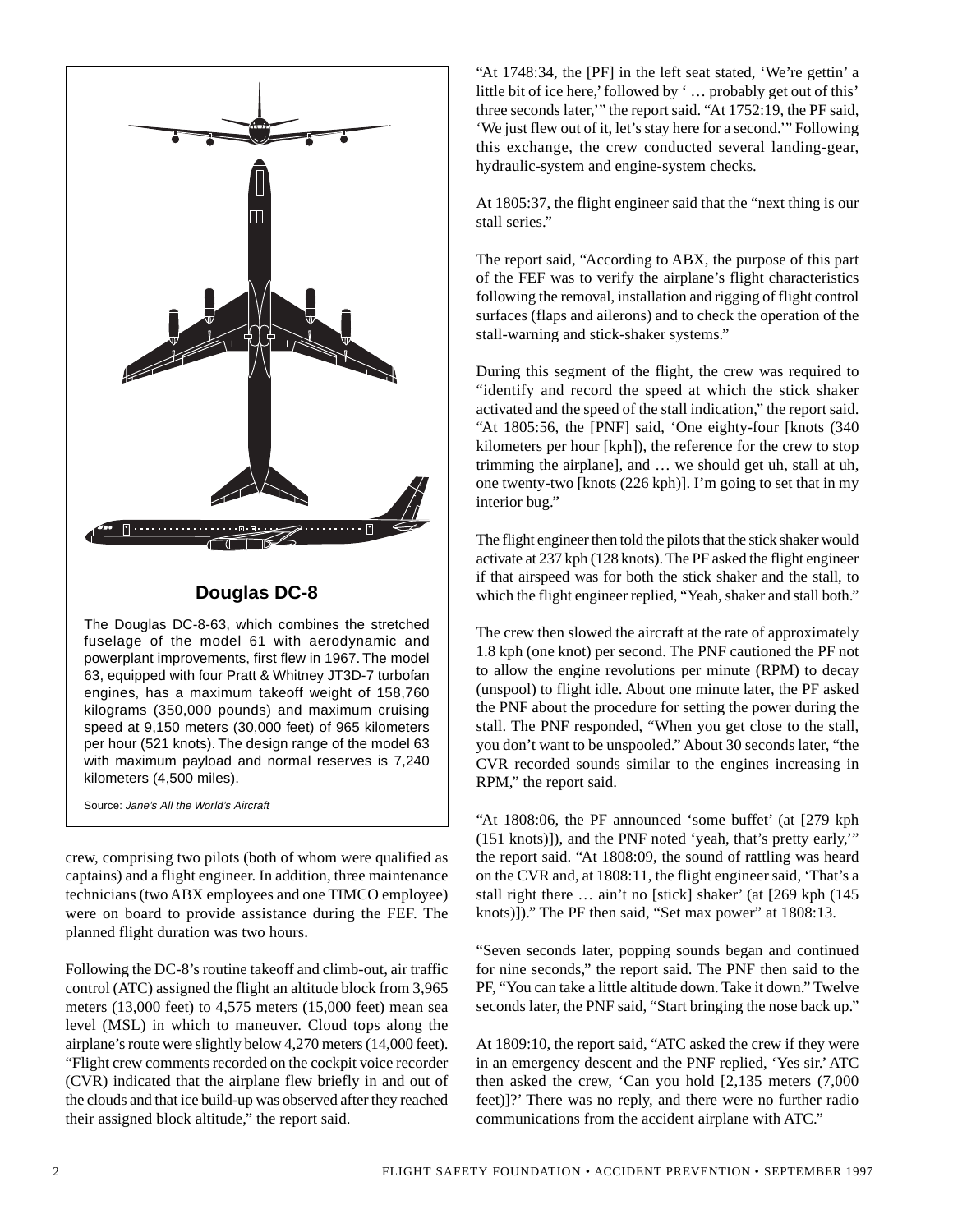Following ATC's query, the two pilots discussed adding engine power and the use of the left rudder. The PNF said, "Okay now, easy bring it back." The ground-proximity warning system (GPWS) then activated. Three seconds after the GPWS aural warning, "the sound of impact was recorded on the CVR at 1809:38," the report said.

"Three ground witnesses told accident investigators that the airplane was generating loud 'skipping or missing' noises," the report said. "Two of the witnesses reported seeing the airplane descending out of the clouds at a steep angle, with bright lights shining downward. The witnesses described weather conditions at the time of the accident as cloudy with precipitation that was freezing at the surface."

The aircraft collided with a 1,281-meter (4,200-foot) mountain at 976 meters (3,200 feet), one minute and 32 seconds after the PF had said "some buffet." The aircraft struck the terrain in a left wing–low and 26-degree, nose-down attitude. The airplane was destroyed by impact forces and a postaccident fire. All crew members and technicians were killed on impact.

The wreckage path was 214 meters (700 feet) long. "The location of the ground scars and separated airframe and engine components indicated that the left wing tip made initial ground contact, and the ground impact crater became deeper and wider as the left wing continued to penetrate the ground," the report said. "The impact of the no. 1 engine followed. All four engines were found at the accident site, similarly damaged and broken into three or four sections. ...

"The alignment of the impact craters for the outboard left wing, the no. 1 engine and the aft fuselage is consistent with FDR [flight data recorder] data showing high vertical G forces and a steep left-bank angle at the time of ground impact. The initial ground impact scar was [19.8 meters (65 feet)] long … . The distance between the initial tree impacts and the first ground impact was about [22.9 meters (75 feet)]. Several pieces of leading-edge structure were found in the area between the trees and the initial ground impact.

"A section of the vertical stabilizer (the lower [5.8 meters (19 feet)]) was found on its left side in a third ground-scar area along with the tail cone. Fuselage pieces were scattered throughout a debris field that expanded in a fan-shaped pattern beyond the empennage area. Parts of the cockpit were found in this debris field, and several small pieces of wing skin were found well beyond the empennage and down the hill to the right of the main wreckage area."

The PF, 37, held an airline transport pilot (ATP) certificate with an airplane multi-engine land rating and type ratings in the DC-8, British Aerospace Jetstream 31 and Saab 340. He also held a commercial certificate, airplane single-engine land rating, a flight engineer certificate and an airframe and powerplant (A&P) certificate. The PF held a valid FAA first-class medical certificate with the limitation to wear corrective lenses for distant vision.

He had 8,426 hours of flight time, with 1,509 hours in the DC-8 and 434 hours as DC-8 pilot-in-command (PIC).

The PF was hired by ABX in 1991 as a DC-8 first officer. In 1993, "he was promoted to DC-8 equipment chief pilot and was assigned as a DC-8 standards pilot in May 1996," the report said. "He was promoted to manager of DC-8 flight standards in June 1996, replacing the accident PNF in that position. He had also been selected to become an FAA-designated DC-8 examiner. His most recent proficiency check was on July 11, 1996, and his most recent line check was on Dec. 5, 1995. … ABX performance evaluations [of the PF] were complimentary."

Before he was hired by ABX, the PF was employed by Trans World Airlines (TWA) as a flight engineer on the Boeing 727 and a first officer on the McDonnell Douglas DC-9/MD-80.

The PNF, 48, held an ATP certificate with an airplane multiengine land rating and type ratings in the Cessna CE-500, DC-8 and DC-9, and commercial privileges, single-engine land. He also held a flight engineer certificate with a turbojet-powered rating. The PNF held a valid FAA first-class medical certificate with no limitations. He had 8,087 hours of flight time, with 869 hours in the DC-8 and 462 hours as a DC-8 captain.

The PNF was hired by ABX in 1988 as a DC-8 first officer. "He later was promoted to DC-8 simulator instructor and, in 1990, to DC-9 flight standards pilot," the report said. "After a brief period as a DC-9 line captain, he was promoted in 1994 to DC-8 flight standards manager and to [Boeing 767] flight manager in July 1996, in anticipation of the planned delivery of … B-767 airplanes to the ABX fleet. He was also an FAA-designated DC-8 examiner. … His most recent proficiency check was July 12, 1996, and his most recent line check was on Sept. 5, 1996."

"The PNF's personnel records at ABX contained complimentary performance evaluations," the report said. "A June 1991 company evaluation noted that the PNF was a 'little laid back … may want to do his own thing, doesn't want to upset or rock boat.'"

Before being hired by ABX, the PNF was employed by several air carriers as a B-727/DC-8 flight engineer and a DC-9/ MD-80 captain. His flying career began in the U.S. Air Force as a Lockheed C-141 pilot and instructor.

Investigators reviewed the FEF experience of the accident pilots. "According to ABX records, the PNF on the accident flight had a total of 1.1 hours of flying experience as PIC (logged the previous day) of a DC-8 postmodification FEF," the report said. "The PNF had 12.6 hours of experience as a nonflying second-in-command (SIC) on postmodification DC-8 FEFs and had conducted other, less extensive FEFs in the DC-8 that did not involve a stall series.

"Between 1991 and 1993, the accident PNF had flown 15 FEFs as PIC in DC-9s, according to ABX records. Some of these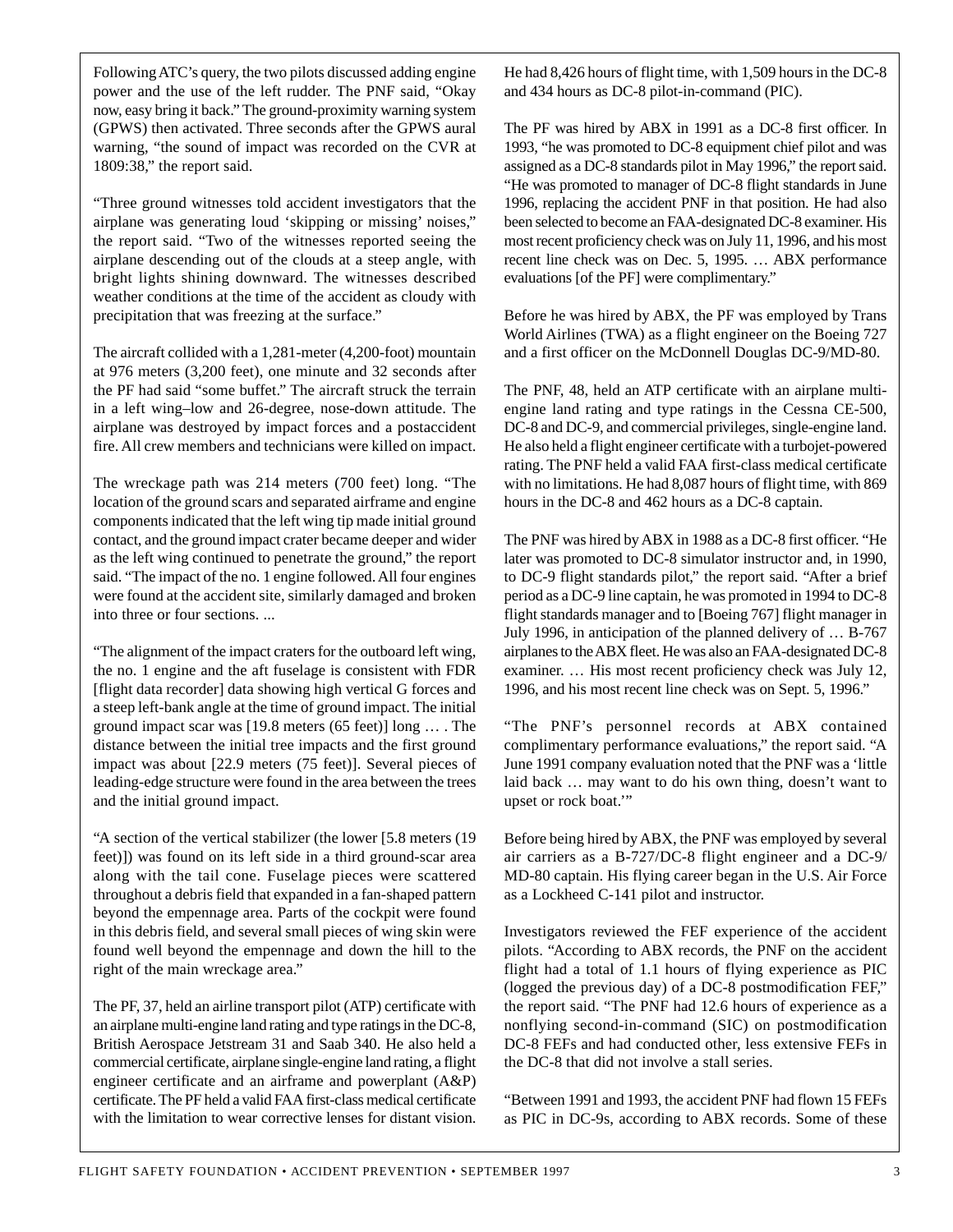## **Cockpit Voice Recorder Transcript, ABX Air, DC-8, Dec. 22, 1996**

| Time         | Source           | Content                                                                                                            |
|--------------|------------------|--------------------------------------------------------------------------------------------------------------------|
| 1805:37      | $CAM-3:$         | next thing is our stall series.                                                                                    |
|              | 1805:40 CAM-1:   | K.                                                                                                                 |
| 1805:47      | $CAM-?$          | $**$ stall.                                                                                                        |
| 1805:49      | $CAM-2:$         | ** that's uuuuuh.                                                                                                  |
| 1805:51      | $CAM-1$ :        | we got two oh. what's our uh  one<br>eighty-eight or one eighty-four.                                              |
|              | 1805:56 CAM-2:   | one eighty-four, and  we should get<br>uh, stall at uh, one twenty-two. I'm<br>gonna set that in my, interior bug. |
|              | 1806:07 CAM-1:   | mine's set $*$ .                                                                                                   |
| 1806:08 CAM: |                  | [sound similar to stabilizer-in-motion]<br>warning horn]                                                           |
|              | 1806:10 CAM-3:   | shaker one twenty-eight if you just<br>hall out call out your numbers, I'll<br>record 'em.                         |
|              | 1806:14 CAM-1:   | that's shaker and the stall?                                                                                       |
| 1806:15      | $CAM-3:$         | yeah, shaker and stall both.                                                                                       |
| 1806:17      | $CAM-1$ :        | all right.                                                                                                         |
|              | 1806:18 CAM-2:   | the only trick to this is just don't<br>unspool.                                                                   |
|              | 1806:25 CAM-2:   | I just swapped the igniters. I'll leave<br>'em on the for the stall.                                               |
|              | 1806:34 CAM-3:   | standby rudder pump back on.                                                                                       |
| 1806:36      | $CAM-1$ :        | OK.                                                                                                                |
| 1807:08 CAM: |                  | [sound similar to stabilizer-in-motion<br>warning horn]                                                            |
|              | 1807:21 CAM-1:   | looks like, are you saying you don't<br>want to pull all the way back to it and<br>then spool back or just wait.   |
| 1807:23 CAM: |                  | [sound similar to stabilizer-in-motion]<br>warning horn]                                                           |
|              | 1807:25 CAM-2:   | aw you can do that, just when you get<br>close to the stall you don't want to be<br>unspooled.                     |
|              | $1807:28$ CAM-1: | unspool and then I'll respool.                                                                                     |
|              | 1807:29 CAM-2:   | that's fine.                                                                                                       |
|              | 1807:31 CAM-1:   | speed it up.                                                                                                       |
| 1807:41 CAM: |                  | [sound similar to stabilizer-in-motion]<br>warning horn]                                                           |
| 1807:43      | $CAM-1$ :        | guess I better not trim below * two *.                                                                             |
|              | 1807:51 CAM-1:   | yeah, I'm gonna spool now.                                                                                         |
|              | 1807:52 CAM-2:   | all right.                                                                                                         |

DC-9 flights may have involved approach to stall. The accident flight PF had no experience as a pilot on the DC-8 postmodification FEF before the abbreviated Dec. 21 FEF."

Investigators reviewed the history of the accident aircraft. After being purchased by ABX in June 1996, the aircraft underwent modifications at TIMCO. "In addition to extensive overhaul work, ABX ordered many equipment modifications to standardize [the accident aircraft] with 14 other company DC-8s," the report said. "Many avionics, cockpit and airplane systems were modified, including the flight directors, color radar, air data instruments, communications and navigation receivers and transmitters. A new cargo-handling installation and a dual electronic flight instrument system (EFIS) were also part of ABX's order."

Because the accident airplane contained more corrosion than anticipated, the proposed four-month modification and overhaul project was extended to six months.

The day before the accident flight, the first FEF was terminated "because of an indication of hydraulic quantity loss," the report said. "No major leak was found, but a minor leak was located at the nose landing-gear actuator. TIMCO maintenance personnel said [that] they suspected that trapped air in the lines may have caused the low hydraulic-quantity indication. The nose-gear actuator was replaced, and the system was reserviced after the arrival of replacement parts at 1630 on [the day of the accident]. The airplane had no open maintenance items before the second FEF."

The only mechanical malfunction during the accident flight was a failure of the stall-warning stick shaker to activate.

The investigation focused on "flight crew performance during the accident sequence, and whether the cues presented to the flight crew, their prior experience, the fidelity of the ABX DC-8 flight training simulator, the organizational structure and function of ABX or oversight by the FAA may have affected the flight crew's performance," the report said.

Investigators found that the flight crew "prepared for the stall maneuver generally in accordance with ABX procedures, with the exception of their use of pitch trim," the report said. "The PF reduced the airspeed into the stall region at approximately the desired rate of one knot per second, and he increased engine EPR [engine pressure ratio] (spooled up the engines) prior to the onset of buffet to provide adequate engine acceleration during the recovery."

Investigators believed that the flight crew "recognized the incipient stall and initiated the stall recovery in accordance with ABX's procedures," the report said. "Based on the thrust application and the 'set max power' statement of the PF, the [NTSB] concludes that the PF made a timely decision to terminate the clean stall and begin the stall recovery."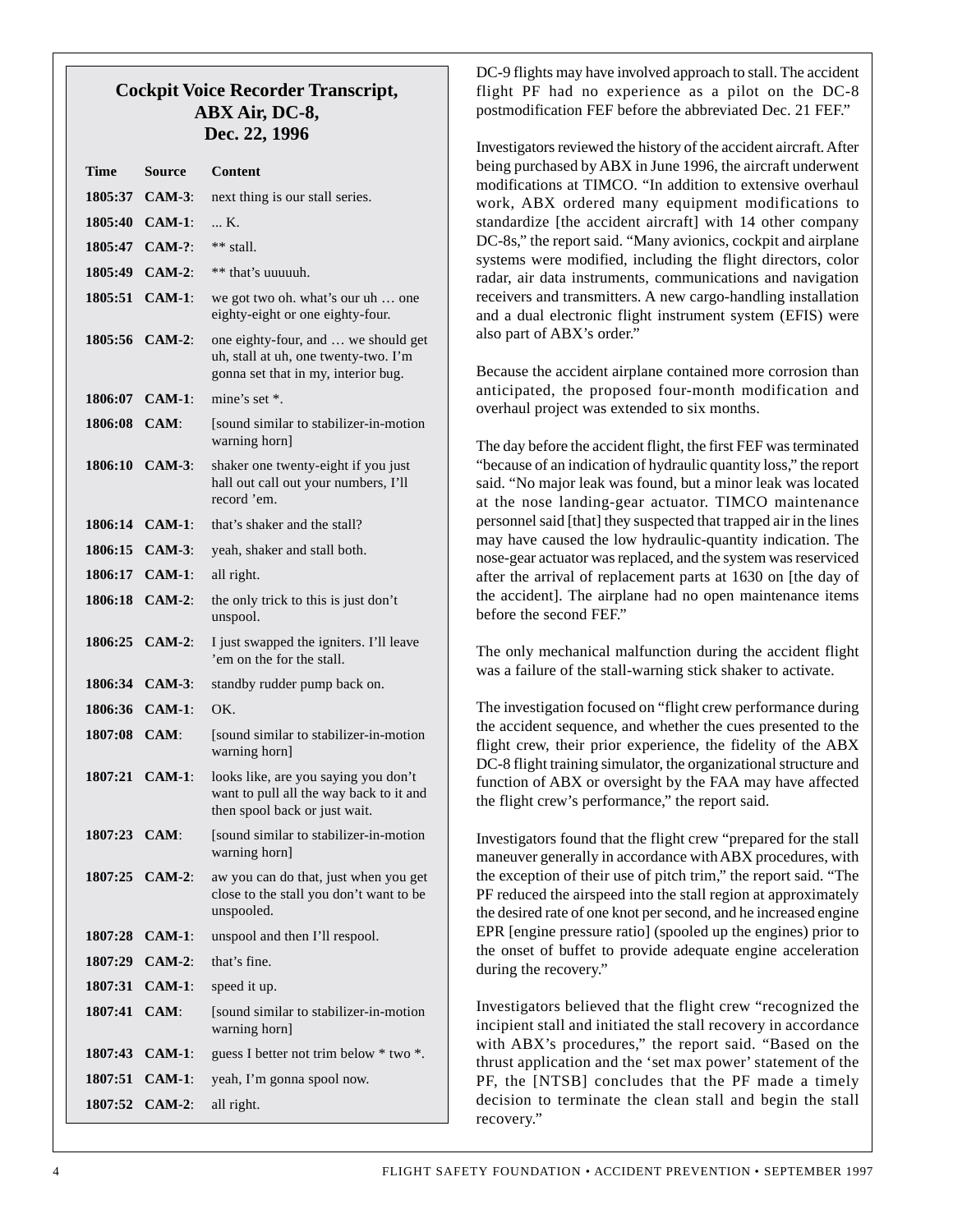| 1807:55 CAM:     |                | [sound similar to engine increasing in<br>RPM]                            |
|------------------|----------------|---------------------------------------------------------------------------|
| 1808:06          | $CAM-1$ :      | some buffet.                                                              |
| 1808:07          | $CAM-2:$       | yeah, that's pretty early. *                                              |
| 1808:09          | CAM:           | [sound of rattling]                                                       |
|                  | 1808:11 CAM-3: | that's a stall right there. * ain't no<br>shaker.                         |
| 1808:13 CAM:     |                | [sound similar to increase in engine]<br>RPM]                             |
| 1808:13          | $CAM-1:$       | set max power.                                                            |
|                  | 1808:14 CAM-2: | one thirty-three.                                                         |
|                  | 1808:17 CAM-3: | * power.                                                                  |
| 1808:19          | $CAM-1$ :      | one forty's about where I'm at.                                           |
| $1808:20$ $CAM:$ |                | [sound of irregular popping similar to<br>engine compressor stall starts] |
| 1808:23          | $CAM-2:$       | that's number two engine.                                                 |
| 1808:25 CAM:     |                | [sound similar to altitude alert signal]                                  |
| 1808:25          | $CAM-3$        | ** pull her back.                                                         |
| 1808:26          | $CAM-2$ :      | you got it.                                                               |
| 1808:29 CAM:     |                | [sound of irregular popping similar to<br>engine compressor stall stops]  |
|                  | 1808:30 CAM-2: | you can take a little altitude down.<br>take it down.                     |
|                  | 1808:32 CAM-1: | ** control. [spoken with buffeting<br>voice]                              |
| 1808:36 CAM:     |                | [sound similar to engine decreasing in<br>RPM]                            |
|                  | 1808:38 CAM-2: | a little rudder.                                                          |
|                  | 1808:39 CAM-1: | all right.                                                                |
|                  | 1808:40 CAM-2: | OK.                                                                       |
| 1808:42          | $CAM-2:$       | start bringing the nose back up.                                          |
| 1808:43          | $CAM-1:$       | got it.                                                                   |
| 1808:45          | $RDO-2$ :      | center, ABX uh, eight two seven is in<br>a descent.                       |
| 1808:48          | $CAM-2:$       | now a little back pressure.                                               |
| 1808:49          | $CAM-1$ :      | got it.                                                                   |
| 1808:50          | CTR:           | X eight two seven, change to<br>Indianapolis one two eight point four.    |
| 1808:52          | $CAM-2$ :      | easy on the rudder.                                                       |
| 1808:53          | <b>CAM-1:</b>  | yaw damper on?                                                            |
| 1808:54          | $CAM-2:$       | yaw damper's on.                                                          |
| 1808:56          | CAM:           | [sound of rattling increases]                                             |
| 1808:58          | $CTR$ :        | ABX eight twenty seven, Indianapolis<br>one two eight point four.         |

The report said, "For eight seconds following the initiation of the stall recovery, … the PF maintained the airplane's pitch attitude at between 10 degrees and 14 degrees ANU [aircraft nose up]. During this eight-second period, the airspeed continued to decrease and the airplane entered a fully developed stall.

"The failure of the airplane to recover before entering the full stall resulted from the control column inputs the PF was making to maintain pitch attitude. The control column was moved aft by the PF, from five degrees aft (at 1808:11, just prior to initiating the recovery) to 20 degrees aft (14 seconds later). An increasingly downward flight-path angle coupled with a relatively constant pitch angle resulted in an increasing angleof-attack. The increase in angle-of-attack, which placed the airplane [further] into the stalled condition, may not have been perceived by the flight crew unless they were closely monitoring the airspeed indicator. In addition, the vertical speed indicator and altimeter should have provided evidence of a developing sink rate and stall."

At this point in the flight, "the airplane began a series of roll reversals, and the airplane remained in an aerodynamic stall condition because the PF held significant back pressure on the control column all the way to impact," the report said. "Each time the airplane developed a large nose-down pitch rate (combined with reductions in airspeed at 1808:25 and 1809:22), the PF responded with additional back pressure, according to FDR data on control column movement. In contrast, the appropriate pilot response to an uncommanded decrease in pitch attitude (which is, itself, an indication that the airplane is in a stall) would have been forward movement of the control column."

The objective of ABX's stall-recovery procedures was to train flight crews "to recognize an impending stall and perform a recovery with a minimum loss of altitude," the report said. " … Evaluation criteria for the performance of this maneuver by line flight crews during proficiency checks include minimum altitude loss and avoidance of a secondary stall (which can be recognized by reactivation of the stick shaker or aerodynamic buffet)."

The accident flight crew initiated the stall maneuver at 4,118 meters (13,500 feet). "Their use of the lowest [153 meters (500 feet)] of the block altitude indicated that the flight crew anticipated recovering from the stall with a minimum altitude loss, just as they were accustomed to performing and instructing the standard ABX stall maneuvers in the simulator," the report said. "Further, their execution of the clean stall only slightly above the cloud tops suggests that the flight crew did not anticipate the possibility of greater altitude loss."

The report said, "Although the PF attempted to establish his desired pitch attitude and power setting, he failed to recognize that these initial pitch and power inputs were inadequate for the stall recovery he was executing, and he failed to take further action to correct for the decreasing airspeed and developing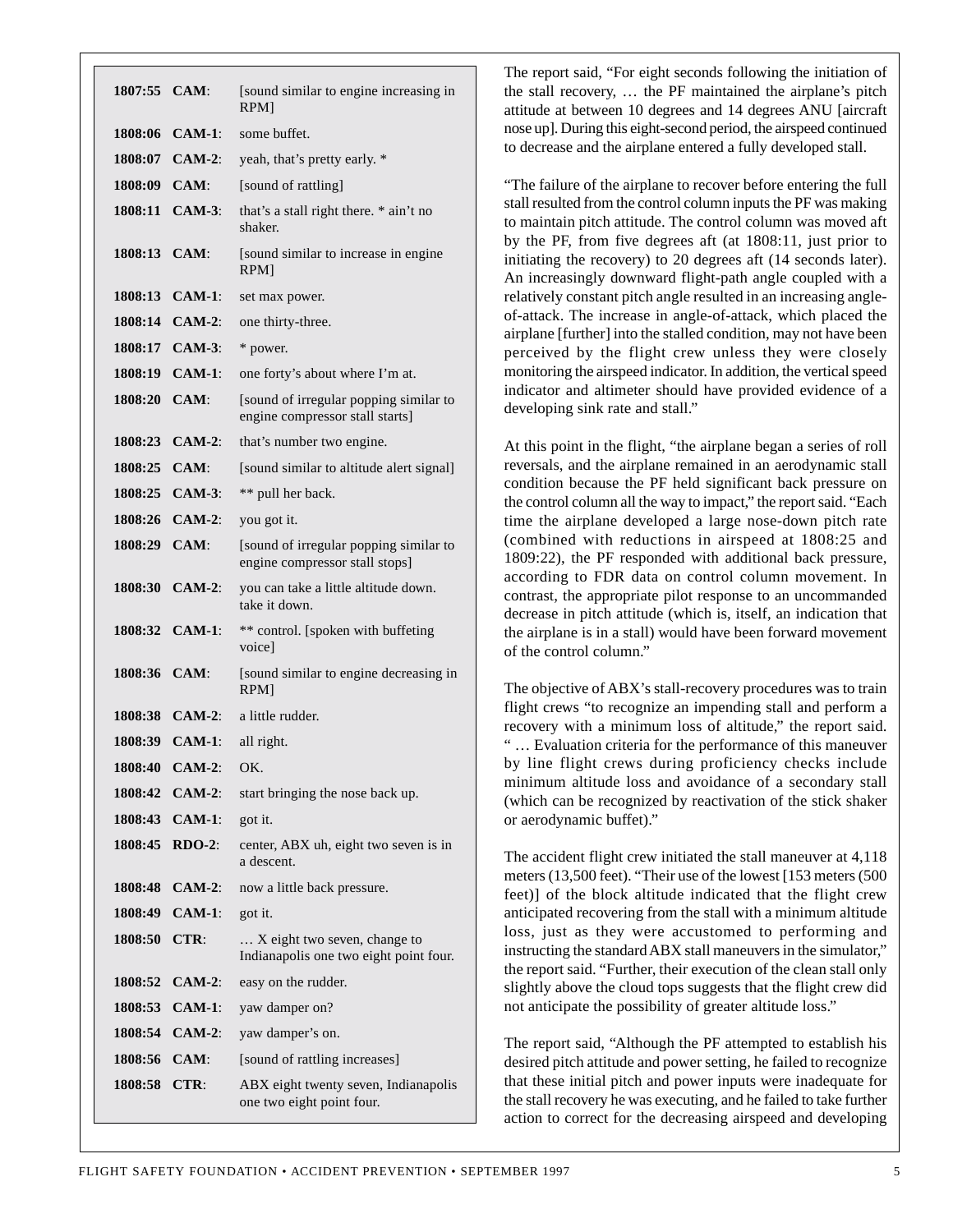| 1809:02 RDO-2:                                    |                                               | ABX eight two seven, we're going to<br>stay on this frequency a minute, we're<br>descending through eight thousand<br>call you right back. |  |  |
|---------------------------------------------------|-----------------------------------------------|--------------------------------------------------------------------------------------------------------------------------------------------|--|--|
|                                                   | 1809:07 CAM-2:                                | nose down.                                                                                                                                 |  |  |
|                                                   | 1809:08 CAM-2:                                | * power in, your gonna get *                                                                                                               |  |  |
|                                                   | $1809:10$ CAM-?:                              | $\ast$                                                                                                                                     |  |  |
| 1809:10 CTR:                                      |                                               | ABX eight twenty seven, you<br>emergency descent?                                                                                          |  |  |
| 1809:12                                           | $RDO-2$ :                                     | yes sir.                                                                                                                                   |  |  |
| 1809:14                                           | CTR:                                          | OK uh, can you hold seven thousand?                                                                                                        |  |  |
|                                                   | 1809:17 CAM-2:                                | now, need some power in, 'n you can<br>use just your outboards if number two<br>is giving you some problems.                               |  |  |
| 1809:19 CAM:                                      |                                               | [sound similar to engine increasing in<br>RPM]                                                                                             |  |  |
|                                                   | 1809:22 CAM-1:                                | OK.                                                                                                                                        |  |  |
|                                                   | 1809:24 CAM-2:                                | uh, bring two back.                                                                                                                        |  |  |
| 1809:26 CAM:                                      |                                               | [sound of click]                                                                                                                           |  |  |
| 1809:27 CAM:                                      |                                               | [sound similar to engine decreasing in<br>RPM]                                                                                             |  |  |
|                                                   | 1809:28 CAM-2:                                | rudder, rudder.                                                                                                                            |  |  |
|                                                   | 1809:28 CAM-1:                                | I got it.                                                                                                                                  |  |  |
|                                                   | 1809:29 CAM-2:                                | left rudder.                                                                                                                               |  |  |
|                                                   | 1809:30 CAM-1:                                | left rudder's buried.                                                                                                                      |  |  |
|                                                   | 1809:32 CAM-2:                                | OK, easy, don't. OK now, easy bring<br>it back.                                                                                            |  |  |
|                                                   | 1809:35 CAM-7:                                | terrain, terrain, whoop, whoop, pull<br>up.                                                                                                |  |  |
|                                                   | 1809:36 CAM-?:                                | (really, really)                                                                                                                           |  |  |
| 1809:38                                           | <b>CAM:</b>                                   | [sound of impact]                                                                                                                          |  |  |
|                                                   | 1809:39 End of recording                      |                                                                                                                                            |  |  |
| $RDO =$                                           |                                               | Radio transmission from accident aircraft                                                                                                  |  |  |
| $CAM =$                                           | Cockpit area microphone voice or sound source |                                                                                                                                            |  |  |
| CTR.<br>$=$                                       | Radio transmission from Atlanta Center        |                                                                                                                                            |  |  |
| $-1$<br>$\qquad \qquad =$                         | Voice identified as co-pilot                  |                                                                                                                                            |  |  |
| $-2$<br>$\quad =$                                 | Voice identified as pilot-in-command (PIC)    |                                                                                                                                            |  |  |
| $-3$<br>$\qquad \qquad =$                         | Voice identified as flight engineer           |                                                                                                                                            |  |  |
| -7<br>$=$                                         |                                               | Aircraft mechanical voice                                                                                                                  |  |  |
| $-2$<br>$=$                                       |                                               | Voice unidentified                                                                                                                         |  |  |
| $\ast$<br>$=$                                     | Unintelligible word                           |                                                                                                                                            |  |  |
| ()<br>$=$                                         | Questionable insertion                        |                                                                                                                                            |  |  |
| $\Box$<br>$=$                                     | Editorial insertion                           |                                                                                                                                            |  |  |
|                                                   | $=$ Pause                                     |                                                                                                                                            |  |  |
| Source: U.S. National Transportation Safety Board |                                               |                                                                                                                                            |  |  |

sink rate. Allowing the control column to move forward would have stopped the airspeed loss, and the airplane would have recovered from the stall. However, he failed to do so."

The report concluded that "the PF applied inappropriate control column back-pressure during the stall-recovery attempt in an inadequate performance of the stall-recovery procedure established in ABX's operations manual, and these control inputs were causal to the accident."

Investigators reviewed the flight crew's surprise by the stall buffet that occurred at 276 kph (149 knots), which was higher than they had anticipated. "DC-8-63 performance certification test data provided by Douglas indicate that an aerodynamic stall is typically preceded by aerodynamic buffet about [28 kph (15 knots)] above the stall speed," the report said. "Therefore, the nominal airspeed for the buffet to have begun on the accident flight would have been [254 kph (137 knots)]; based on these data, the buffet apparently began about [22 kph (12 knots)] early.

"Because the prestall buffet began at an airspeed greater than the flight crew expected, the [NTSB] evaluated three factors that could have affected the airspeeds for both prestall buffet and stall during the accident flight: the weight of the airplane, airframe icing and flight-control surface rigging."

The NTSB determined that the weight-and-balance for the accident flight were within approved limits and, therefore, were not a factor in the greater-than-expected prestall buffet.

The aircraft had been operating intermittently in the cloud tops, in conditions "conducive to light-to-moderate icing for a brief period before the attempted stall maneuver," the report said. The CVR revealed that the crew noticed that some ice had accumulated on the airplane, and that the airplane was out of the icing conditions shortly thereafter. "The [NTSB] was unable to determine the amount of airframe ice that the airplane would have accumulated during this period," the report said. "However, airframe icing could have caused the airplane to buffet at a greater airspeed than the flight crew expected."

Investigators also reviewed how the rigging of the airplane's flaps and ailerons could have affected the buffet and stall speeds. "One of the purposes of performing the stall series during the postmodification FEF was to verify that controlsurface rigging was proper by comparing calculated stick-shaker activation and stall speeds to the airspeeds at which the airplane actually encountered these events," the report said.

The NTSB was not able to determine whether variations in flap and aileron rigging contributed to the prestall buffet, but concluded that "some combination of airframe icing, flightcontrol rigging or other factors resulted in the greater-thanexpected buffet-onset speed," the report said.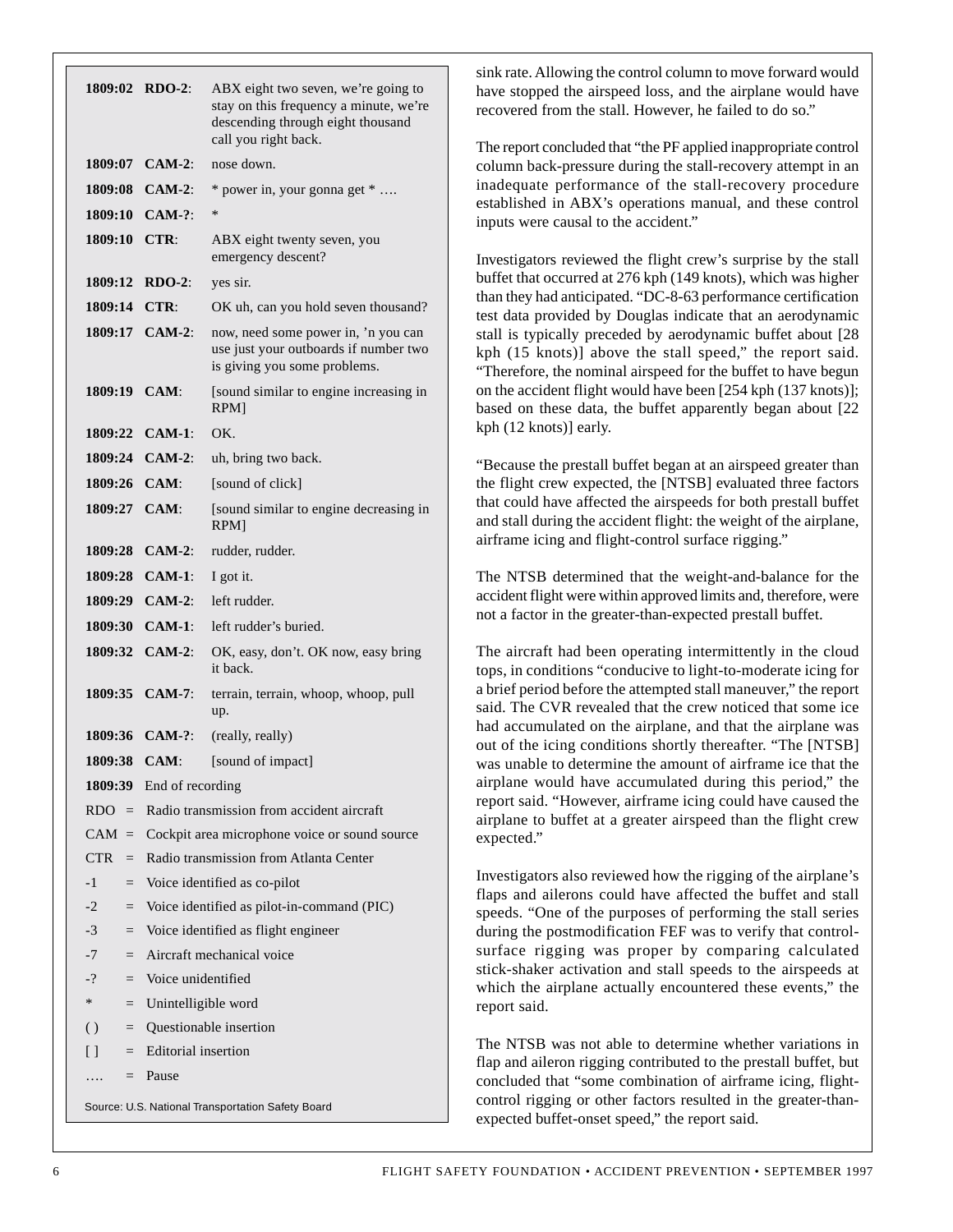The report also said, "FDR parameters indicated that the actual stall occurred at [233 kph (126 knots)], only [7.4 kph (four knots)] greater than the stall speed calculated by the flight crew. Therefore, despite the early onset of aerodynamic buffet, the [NTSB] concludes that any effects of airframe icing or flight-control rigging upon the stall speed of the accident airplane were minimal, and did not contribute to the accident."

The investigation revealed that the flight crew set the horizontal stabilizer trim at the incorrect airspeed for the stall maneuver. The trim speed set by the PF was 324 kph (175 knots), and the correct trim speed for the accident flight was 340 kph (184 knots). "The effect on the stall recovery of trimming the airplane to a slower airspeed than desired would have been to require more forward control-column movement to achieve the desired nose-down pitch rate and recover from the stall," the report said. "However, because the airplane's 175-knot trim speed was significantly greater than the 126-knot stall speed, additional control-column back pressure was required from the PF to slow the airplane to the stall speed, and the airplane would have rapidly recovered from the stall if the PF had relaxed his back pressure on the control column. Therefore,

the [NTSB] concludes that although the PF trimmed the airplane below the recommended minimum trim speed for the clean stall, this action did not contribute to the accident."

Both pilots on the accident flight were qualified as captains on the DC-8. Investigators attempted to determine "whether the PNF was serving as the pilotin-command [PIC] of the accident flight and instructing the PF from the right seat," the report said.

The day before the accident, on the

incomplete FEF, the ABX aircraft log for that flight revealed that the PF's name had been entered in the "Captain" block. "However, that log page was ambiguous as to who had been the PIC of the … flight because the PNF signed for the airplane in the 'Captain's signature' block," the report said. "The aircraft log page for the accident flight was not recovered."

CVR comments during the accident flight "revealed that the PNF directed the PF, while the PF expressed uncertainty and asked questions," the report said. "Further, several of the communications from the PNF to the PF were instructional in nature.

"Based on these communications and the PF's lack of any prior experience with a complete DC-8 postmodification FEF, the [NTSB] concludes that the PNF, in the right seat, was serving as the [PIC] of the accident flight and was conducting instruction in FEF procedures; and that the PF, in the left seat, was serving as the [SIC] and was receiving instruction in FEF maneuvers, including the clean-stall maneuver."

Because the PNF was PIC during the accident flight, the NTSB attempted to determine why the PNF "did not take control of the airplane or otherwise intervene effectively as the PF held the airplane in a stalled condition all the way to impact," the report said. "In this accident, both pilots were captains, both were managers and both had similar backgrounds at ABX. In this kind of crew pairing, it may be difficult for one captain to challenge the actions of the other because of a lack of overt command authority."

Early during the accident sequence, the PNF commented to the PF about the stall recovery. "However, when the PF did not respond adequately, the PNF did not escalate his verbal interventions or take over the controls," the report said. "During the uncontrolled descent, the PNF continued to provide suggested control inputs to the PF, but the PNF never told the PF to move the control column forward.

"It is possible that the PNF's priorities changed after the extreme rolling moments developed. The PNF may have become less concerned about angle-of-attack, and the reduction of pitch attitude may have become a secondary priority to roll-

> attitude control. Throughout the recovery sequence, the PNF made several statements to the PF to help direct him out of the roll situation (but not out of the stall condition), and he remained in an instructional role up to the time of impact.

"During this period, the PNF also took time to respond to a query from ATC pertaining to the airplane's rapid descent below its assigned block altitude floor. Based on the PNF's lack of urgency in correcting the PF's control inputs and the PNF's radio transmissions with ATC, [the PNF] apparently lost awareness of the flight's

descent rate and proximity to the ground. The [NTSB] concludes that the PNF's failure, as the [PIC], to recognize, address and correct the PF's inappropriate control inputs were causal to this accident."

The NTSB evaluated the cues available to the flight crew and how distractions could have contributed to the failure to recover from the stall. Investigators were told by ABX pilots that "the stick shaker activated inconsistently relative to the onset of prestall buffet during the clean-stall maneuver, sometimes activating prior to buffet, but in some cases activating simultaneously with buffet or after the buffet had begun," the report said. "According to the ABX director of flight technical programs, FEF flight crews were told that they should be prepared for the stick shaker not to activate before the stall during the clean-stall maneuver.

"Further, the CVR transcript indicates that the flight crew had clearly identified a stall buffet and that they initiated a recovery in a timely manner. Consequently, the [NTSB]

*pairing, it may be difficult for one captain to challenge the actions of the other because of a lack of overt command authority."*

*"In this kind of crew*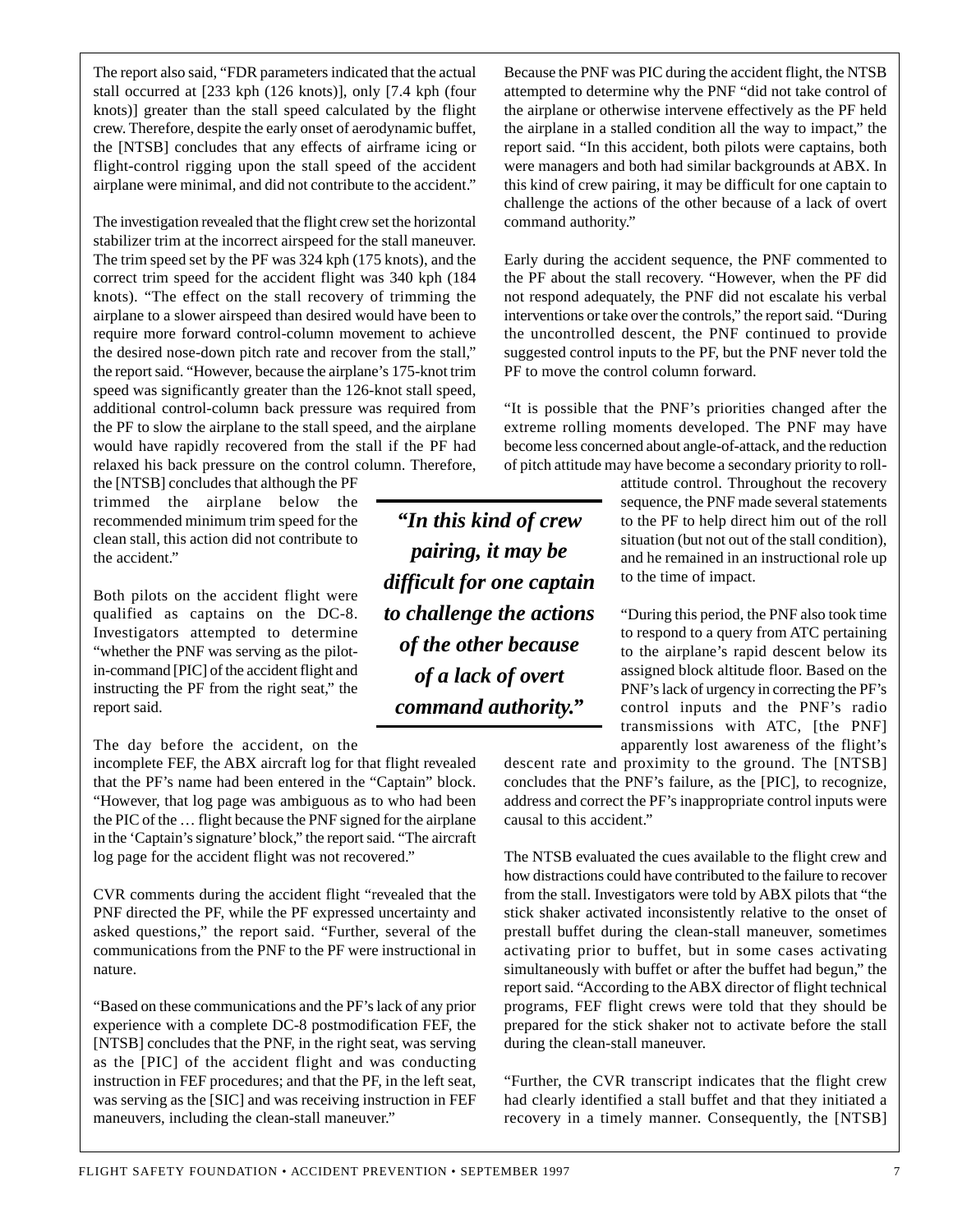concludes that the absence of the stick shaker prior to the stall did not affect the flight crew's recognition of the initial entry into the stall."

The stall-warning components on the accident aircraft were destroyed at impact, and "the recovered components provided no evidence about the system's status and function," the report said. "Consequently, the [NTSB] was unable to identify the failure mode of the stall-warning system."

The report said, "It is even possible that, in the absence of the stick-shaker warning, the flight crew may have gradually lost the perception that the airplane was stalled (especially in the latter stages of the accident sequence when the airplane was descending in an accelerated stall condition at high airspeed and positive G-load) and may have been attempting to perform a high-airspeed, nose-low unusual-attitude recovery.

"The unusual-attitude recovery procedure calls for engine thrust to be reduced to idle and primary attention to be focused on leveling the wings; FDR engine-thrust parameters and the flight crew's statements about lateral control recorded by the CVR were consistent with this procedure.

" … The inoperative stall warning system contributed to the accident by failing to reinforce to the flight crew the indications that the airplane was in a full stall during the recovery attempt. Further, based on the circumstances of this accident, the [NTSB] is concerned that existing air carrier maintenance programs may not ensure that stall-warning systems are adequately checked during scheduled maintenance."

The report said, "A flight deck display of angle-of-attack would have maintained the

flight crew's awareness of the stall condition, and it would have provided a direct indication of the pitch attitudes required for recovery throughout the attempted stall-recovery sequence in this accident." The FAA, in response to an NTSB recommendation in early 1996 regarding the use of angle-ofattack displays, "is currently evaluating the operational requirements for angle-of-attack instrumentation on transportcategory aircraft," the report said. " … This accident might have been prevented if the flight crew had been provided a clear, direct indication of the airplane's angle-of-attack."

From 1808:30 until impact, the airplane rolled at angles from 70 degrees left to 115 degrees right. "It is possible that the pilots perceived the roll reversals to be caused by pilot-induced oscillations from rudder inputs out of phase with the airplane's roll/yaw moments," the report said. "If so, the PF may have been devoting a great deal of attention to the increasing

*"In the absence of the stick-shaker warning, the flight crew may have gradually lost the perception that the airplane was stalled … and may have been attempting to perform a high-airspeed, nose-low unusual-attitude recovery."*

mismatch between his rudder-control inputs and the airplane's roll attitude."

The NTSB reviewed the role of distractions in the flight crew's failure to recover from the stall. The high angle-of-attack during the stall caused an airflow disruption through the no. 2 engine, which resulted in engine compressor surges. The surges "were loud and potentially distracting during this critical period (the airplane stalled one second later, according to FDR data)," the report said.

" … The engine compressor surges in the no. 2 engine (caused by airflow disruption) may have distracted the flight crew during the critical early period of the stall recovery, when sufficient lateral control was available for the recovery.

"The flight crew responded to the surges by reducing power on all four engines, but to differing degrees: … EPR levels on

the no. 1 and no. 2 engines decreased to 1.39 and 1.04, respectively. EPR levels on the no. 3 and no. 4 engines were reduced to 1.66 and 1.73, respectively, with resultant asymmetrical thrust. At this time, the airspeed had dropped below the stall speed of 126 knots with the airplane still in a 10 degree nose-up attitude."

Investigators were unable to determine whether the asymmetric power condition resulted in the rolling moments. "The airplane's lateral stability would have been reduced, and its sensitivity to rudderinduced sideslip would have been increased," the report said. "In the stall condition that prevailed on the accident flight, both of these factors (engine surges and rudder inputs) could also have been responsible for the rolling moments."

The weather conditions in which the accident flight was operating were evaluated for visual cues during the stall maneuver. "Although IMC prevailed for parts of the night flight, the accident airplane was in VMC [visual meteorological conditions] above a cloud layer when the flight crew began the stall series," the report said. "However, based on weather satellite data and almanac information, the [NTSB] concludes that the flight crew did not have a clearly visible natural horizon because of darkness and clouds above and below the airplane, and that the airplane most likely encountered IMC soon after descending through 13,500 feet and remained in IMC until just before impacting terrain."

The report also said that "by conducting these maneuvers without a visible natural horizon, the flight crew was deprived of an important flight attitude reference that would have aided in their recovery from a full stall."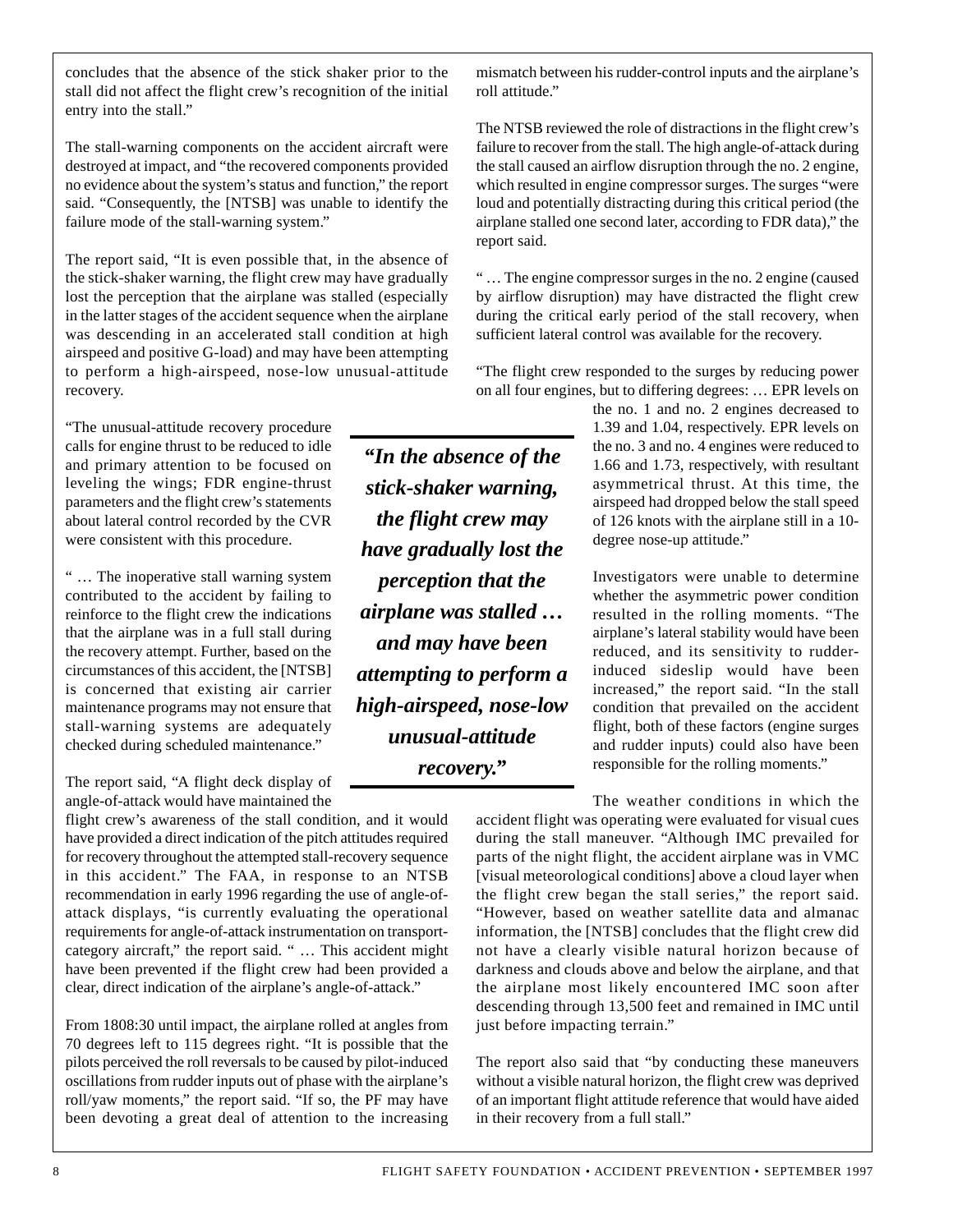Investigators evaluated the ABX DC-8 simulator and found that "the simulator did not reproduce the stall characteristics of the DC-8 with fidelity," the report said. "For example, when slowed to below the airspeed of stick-shaker activation, the simulator developed a stable, nose-high, wings-level descent, with no tendency to pitch down in a stall break (abrupt nosedown pitch or roll).

"In contrast, according to Douglas and ABX manuals and the FDR data from the accident flight, the actual DC-8 airplane's stall characteristics include a pronounced stall break. Further, after slowing well below stall speed, the simulator entered a mode in which the aerodynamic buffet stopped and the airspeed did not continue to decrease."

The report said, " … Because the PF and PNF were exposed during extensive simulator experience to what they presumed was the stall behavior of the DC-8, the stall break that occurred in the airplane most likely surprised them. The [NTSB] concludes that the flight crew's exposure to a low-fidelity

reproduction of the DC-8's stall characteristics in the ABX DC-8 flight training simulator was a factor in the PF holding aft (stall-inducing) control-column inputs when the airplane began to pitch down and roll, which contributed to this accident."

In 1991, an ABX DC-8 experienced a loss-of-control incident following a postmodification FEF. As a result of this incident, the FEF stall-recovery procedure was revised and agreed to by both ABX and the FAA. "The revised FEF stall-recovery procedure stressed a positive reduction of pitch attitude to rapidly decrease the angleof-attack below the critical stall angle before the application of engine power," the report said. "In calling for a more positive reduction of pitch attitude, the revised

procedure eliminated the emphasis of the standard ABX stallrecovery procedure on minimum altitude loss."

The report said, "After the DC-8 flight standards manager, who had adopted the revised FEF procedure, returned to line flying in 1994 and was replaced by the accident PNF, the director of flight technical programs trained the accident PNF using the original stall-recovery procedure. The accident PNF, in turn, trained the accident PF."

During the accident flight, the report said, "Some provisions of the revised procedure were implemented and used during the accident flight, although the manner in which they were used confirmed that the flight crew was attempting the original, minimum-altitude-loss stall recovery ... .

"Despite [ABX's] partial implementation of the revised procedure, the statements of the director of flight technical programs and the actions of the accident flight crew show that ABX ultimately did not institutionalize the technique of exchanging altitude for a more rapid stall recovery, and thus failed to take advantage of the valid lessons of the 1991 DC-8 FEF loss-of-control incident ... .

"The accident could have been prevented if ABX had institutionalized and the flight crew had used the revised FEF stall-recovery procedure agreed upon by ABX in 1991."

The investigation reviewed the guidance provided by ABX to its flight crews for conducting an FEF. "ABX had no specific prohibition against conducting an FEF at night," the report said. "In addition, the pilots' direct supervisor, the director of training and standards, stated that he had conducted FEFs at night and that he would have approved the operation of the accident flight at night had he been asked by the flight crew."

The report said, "In contrast to this practice at ABX, procedures established by a major U.S. airplane manufacturer for the first

> flight after a major modification stated, 'If a flight cannot depart on time to be completed by nightfall, then it should be rescheduled for the next morning.'"

> The report said, "ABX's failure to require completion of an FEF by sundown or to establish adequate limitations on ambient lighting and weather conditions led the flight crew to attempt the stall series in the absence of a natural horizon, and contributed to the accident. Further, based on its review of the provisions of selected air carrier and manufacturer manuals, the [NTSB] concludes that there is a lack of consistency across the industry in the conditions and limitations for conducting FEFs and associated approach-to-stall maneuvers. ...

"The clean-stall maneuver was performed by ABX pilots in the airplane only during postmodification FEFs. Therefore, neither pilot involved in the accident had performed the clean-stall maneuver in a DC-8 airplane before the accident flight." In addition, the report said, "Training for FEFs was informal and undocumented, and ABX had established no specific training or proficiency requirements for pilots conducting FEFs.

"The informality of its FEF training program led ABX to fail to recognize that a postmodification FEF was a nonroutine operation with special characteristics, including further entry into the stall than was provided in regular line pilot training and for which the simulator did not provide adequate fidelity. … The [NTSB] concludes that the informality of the ABX FEF training program contributed to the accident by permitting the inappropriate pairing of two pilots for an FEF, neither of whom had handled the flight controls during an actual stall in the DC-8."

*stall-recovery procedure agreed upon by ABX in 1991."*

*"The accident*

*could have been*

*prevented if ABX had institutionalized and the*

*flight crew had used the revised FEF*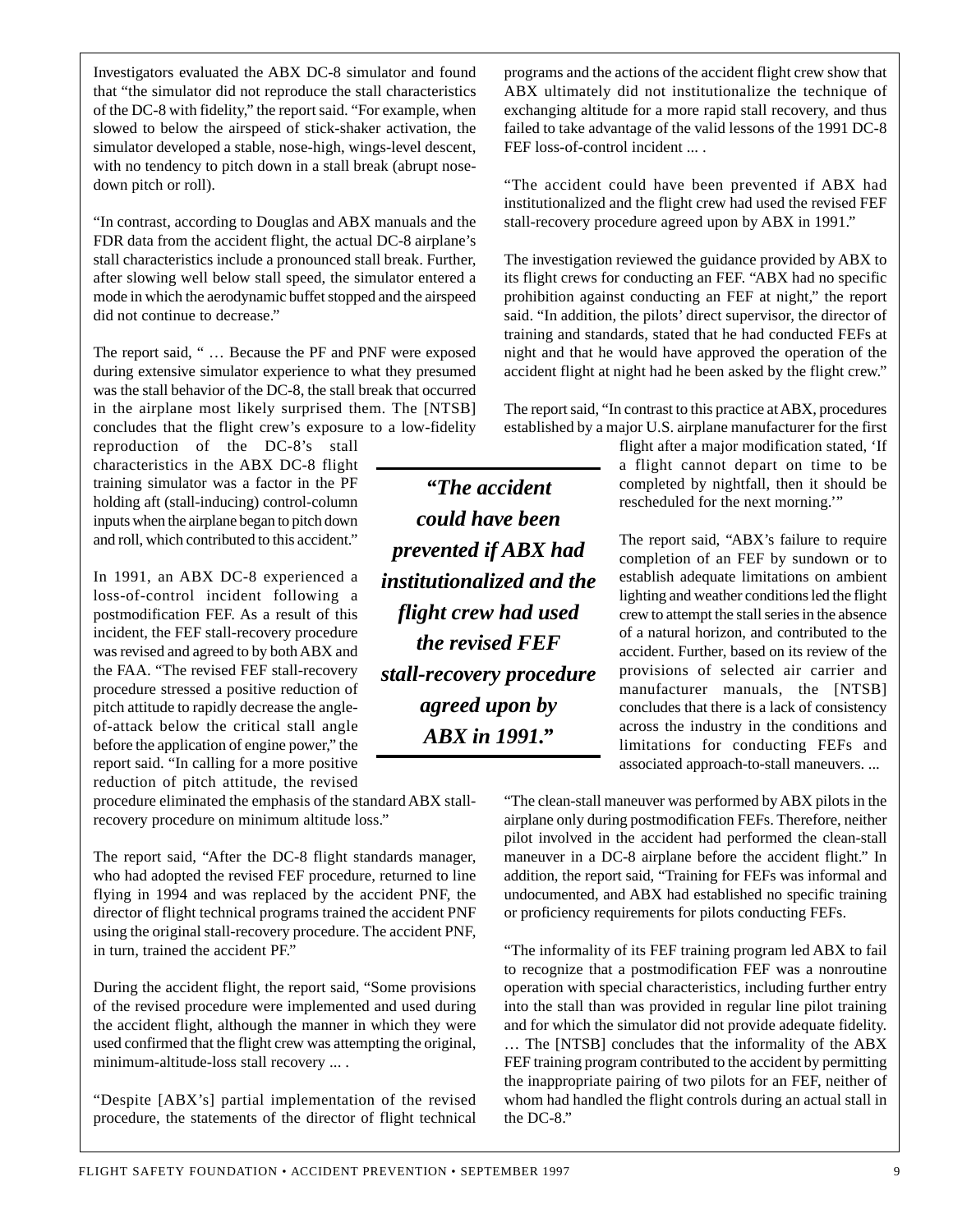Investigators evaluated "whether the flight crew's decision to undertake the FEF at night was prompted by supervisory or self-imposed pressure," the report said. The completion of the work on the accident aircraft had been delayed for several months. This situation delayed the availability of the aircraft for revenue operations and, the report said, "had caused the company to inform a freight charter customer that its charters were subject to cancellation on short notice (because [the accident aircraft] would not be available in case another airplane needed repairs) and subsequently to cancel one of these charters. ...

"The [NTSB] was unable to identify the accident flight crew's state of awareness of these specific plans for [the accident aircraft]; however, according to ABX's director of flight training and standards, the accident PNF was aware of the company's desire to place the airplane in revenue service. The flight crew, as ABX managers, would most likely have responded to the urgency to place the airplane in service with a strong effort to get the job done."

Investigators found "no evidence of direct pressure on the flight crew from higher level ABX managers to complete the flight," the report said. "The [NTSB] concludes that the flight crew's decision to conduct the flight at night was influenced by the succession of delays they had experienced earlier in the day."

The NTSB reviewed the FAA's oversight of ABX, including an FAA inspection of ABX in 1991, and "found evidence that ABX had problems ensuring that company manuals and other documentation of operations procedures kept pace with the company's growth," the report said, and that "FEF program deficiencies were consistent with the general problems identified by the 1991 FAA inspection."

The FAA principal operations inspector (POI) assigned to ABX "successfully identified the safety issues raised in the 1991 DC-8 loss-of-control incident, as shown by his efforts to cause ABX to revise its FEF stall-recovery procedures and the air carrier's implementation of this revision," the report said. "The response of the FAA [POI] to the 1991 ABX DC-8 loss-ofcontrol incident was timely and appropriate, but it was not formally incorporated into ABX procedures."

Based on its investigation, the NTSB developed a number of findings:

- "The [PF] made a timely decision to terminate the clean stall and begin the stall recovery;
- "The [PF] applied inappropriate control column back pressure during the stall-recovery attempt in an inadequate performance of the stall-recovery procedure established in ABX's operations manual;
- "Aircraft weight-and-balance were not a factor in the greater-than-expected buffet-onset speed; and the

airplane was loaded within its approved weight-andbalance limits during the accident flight;

- "Some combination of airframe icing, flight-control rigging or other factors resulted in the greater-thanexpected buffet-onset speed; however, any effects of airframe icing or flight-control rigging upon the stall speed of the accident airplane were minimal;
- "Although the [PF] trimmed the airplane below the recommended minimum trim speed for the clean stall, this action did not contribute to the accident;
- "The [PNF], in the right seat, was serving as the [PIC] of the accident flight and was conducting instruction in [FEF] procedures; and the [PF], in the left seat, was serving as the [SIC] and was receiving instruction in [FEF] maneuvers, including the clean-stall maneuver;
- "The [PNF], as the pilot-in-command, failed to recognize, address and correct the [PF's] inappropriate control inputs;
- "The absence of the stick shaker prior to the stall did not affect the flight crew's recognition of the initial entry into the stall;
- "The inoperative stall-warning system failed to reinforce to the flight crew the indications that the airplane was in a full stall during the recovery attempt;
- "This accident might have been prevented if the flight crew had been provided a clear, direct indication of the airplane's angle-of-attack;
- "The engine compressor surges in the no. 2 engine (caused by airflow disruption) may have distracted the flight crew during the critical early period of the stall recovery, when sufficient lateral control was available for the recovery;
- "The flight crew did not have a clearly visible natural horizon because of darkness and clouds above and below the airplane, and the airplane most likely encountered [IMC] soon after descending through 13,500 feet and remained in [IMC] until just before impacting terrain;
- "By conducting these maneuvers without a visible natural horizon, the flight crew was deprived of an important flight-attitude reference that would have aided in their recovery from a full stall;
- "The flight crew's exposure to low-fidelity reproduction of the DC-8's stall characteristics in the ABX DC-8 flight training simulator was a factor in the [PF] holding aft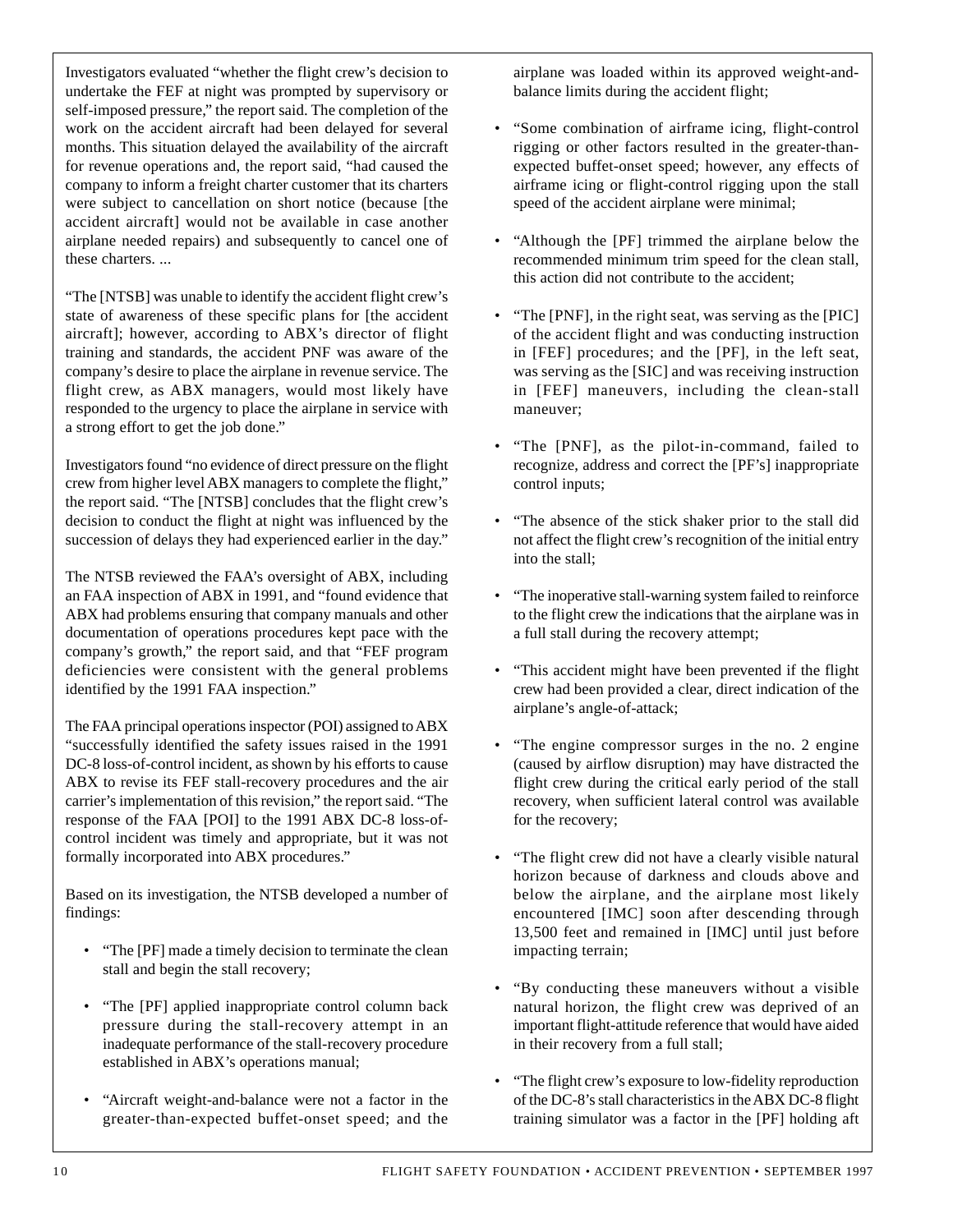(stall-inducing) control column inputs when the airplane began to pitch down and roll;

- "The accident could have been prevented if ABX had institutionalized and the flight crew had used the revised [FEF] stall-recovery procedure agreed upon by ABX in 1991;
- "ABX's failure to require completion of [an FEF] by sundown or to establish adequate limitations on ambient lighting and weather conditions led the flight crew to attempt the stall series in the absence of a natural horizon;
- "There is a lack of consistency across the industry in the conditions and limitations for conducting [FEFs] and associated approach-to-stall maneuvers;
- "The informality of the ABX [FEF] training program permitted the inappropriate pairing of two pilots for [an FEF], neither of whom had handled the flight controls during an actual stall in the DC-8;
- "The occurrence of fatal accidents during two different nonroutine operations ([an FEF] and a three-engine ferry [flight of a four-engine aircraft]) by air carriers indicates a need to identify other nonroutine operations conducted by air carriers that may require additional procedural definition and training measures;
- "The flight crew's decision to conduct the flight at night was influenced by the succession of delays they had experienced earlier in the day;
- "The deficiencies of the ABX [FEF] program remained latent after general organizational problems were identified by the 1991 [FAA] National Aviation Safety Inspection Program in the other company functions;
- "The response of the FAA [POI] to the 1991 ABX DC-8 loss-of-control incident was timely and appropriate, but it was not formally incorporated into ABX procedures; [and,]
- "The currently established FAA airworthiness and operating procedural requirements for conducting [FEFs] on large transport aircraft provide inadequate guidance to air carrier operators, maintenance repair stations, FAA principal operations and maintenance inspectors, and other affected parties."

As a result of its findings, the NTSB made the following recommendations to the FAA:

• "Require Douglas Aircraft Co. to review and amend the stall-warning test procedures in the DC-8 maintenance manual and maintenance-planning document to include

regular calibration and functional checks of the complete stall-warning system;

- "Evaluate the data available on the stall characteristics of airplanes used in air carrier service and, if appropriate, require the manufacturers and operators of flight simulators used in air carrier pilot training to improve the fidelity of these simulators in reproducing the stall characteristics of the airplanes they represent to the maximum extent that is practical; then add training in recovery from stalls with pitch attitudes at or below the horizon to the special-events training programs of air carriers;
- "Ensure that ABX explicitly incorporates the revised [FEF] stall-recovery procedure (that was agreed upon in 1991 by ABX and the FAA), or an equivalent procedure, in its DC-8 [FEF] program;
- "Develop an advisory circular that provides guidance to air carriers on the appropriate conditions, limitations and tolerances for the performance of [FEFs] and the specific maneuvers performed during these flights, including approaches to stall;
- "Identify the set of operations conducted by air carriers that require special consideration, including [FEFs] and other nonroutine operations that have similar needs for training and operational guidance; then amend air carrier operations specifications to include appropriate guidelines and limitations for these nonroutine operations and amend [FARs] Part 121 to require air carriers to establish appropriate flight crew training and qualification requirements in their training manuals;
- "Undertake an appropriate level of surveillance of the [FEF] programs of all air carriers, following implementation of the [NTSB's] suggested changes to [FEF] and other nonroutine operations; [and,]
- "Modify the operating and airworthiness regulations … or issue appropriate guidance material to clarify airworthiness and operational procedural requirements for conducting [FEFs] in transport-category aircraft."

In addition, the NTSB reiterated a previous recommendation to the FAA that resulted from a previous accident: "Require that all transport-category aircraft present pilots with angleof-attack information in a visual format, and that all air carriers train their pilots to use the information to obtain maximum possible climb performance."♦

Editorial note: This report was adapted from *Uncontrolled Flight into Terrain, ABX Air (Airborne Express), Douglas DC-8-63, N827AX, Narrows, Virginia, December 22, 1996*. Report no. NTSB/AAR-97/05. July 1997. The 107-page report contains figures and appendices.